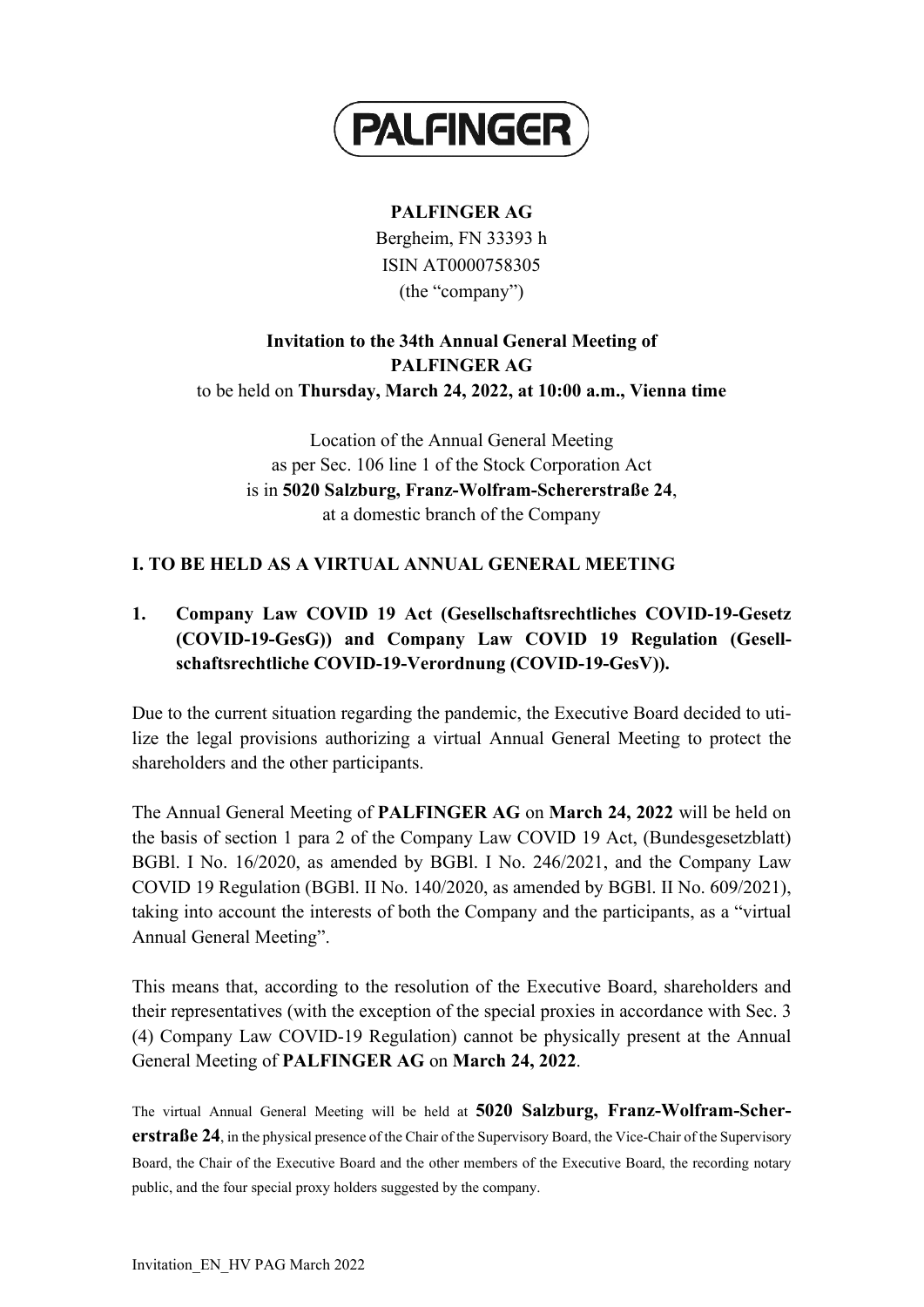The conduct of the Annual General Meeting as a virtual Annual General Meeting in accordance with the Company Law COVID 19 Regulation will require modification of the procedure for holding the Annual General Meeting and exercising shareholder rights.

The only way to exercise voting rights, propose a resolution, and raise objections is to one of the special proxy holders proposed by the company in accordance with Sec. 3 para. 4 of the Company Law COVID 19 Regulation.

The shareholders themselves can exercise their rights to obtain information during the virtual Annual General Meeting by utilizing electronic communication, i.e. by submitting questions in text form exclusively by e-mail directly to the company's e-mail address **fragen.palfinger@hauptversammlung.at**, provided that the shareholders have submitted a deposit confirmation in accordance with Sec. 10a of the Stock Corporation Act in due time in accordance with Item IV and have authorized a special proxy holder in accordance with Item V.

#### **2. Transmission of the Annual General Meeting on the Internet**

In accordance with Sec. 3 para. 1, 2 and 4 of the Company Law COVID-19 Regulation in conjunction with Sec. 102 para. 4 of the Austrian Stock Corporation Act (AktG), the entire Annual General Meeting will be transmitted on the Internet in real time in audio/visual format.

This is permissible under data protection law on the legal basis of Sec. 3 para. 1, 2, and 4 of the Company Law COVID-19 Regulation.

All company shareholders can take part in the virtual Annual General Meeting on **March 24, 2022**, starting at approximately 10:00 a.m. Vienna time, by using suitable technical aids (e.g., PC, laptop, tablet or smartphone, as well as an Internet connection with sufficient bandwidth for streaming videos) on the Internet at **www.palfinger.ag** . No registration or login is required to watch the Annual General Meeting.

The transmission of the company's virtual Annual General Meeting on the Internet will enable all shareholders to follow the course of the Annual General Meeting, in particular the Executive Board's presentation, the answers to the shareholders' questions and the voting procedure in real time via this one-way audio/visual connection.

It should be noted that this live transmission as a virtual Annual General Meeting does not permit remote participation (Sec. 102 para. 3 no. 2 of the Stock Corporation Act) or remote voting (Sec. 102 para. 3 no. 3 and Sec. 126 of the Stock Corporation Act) and that the Internet transmission is not a two-way connection. The individual shareholders can therefore only follow the course of the Annual General Meeting. Shareholders are therefore not able to make a request to speak using this link.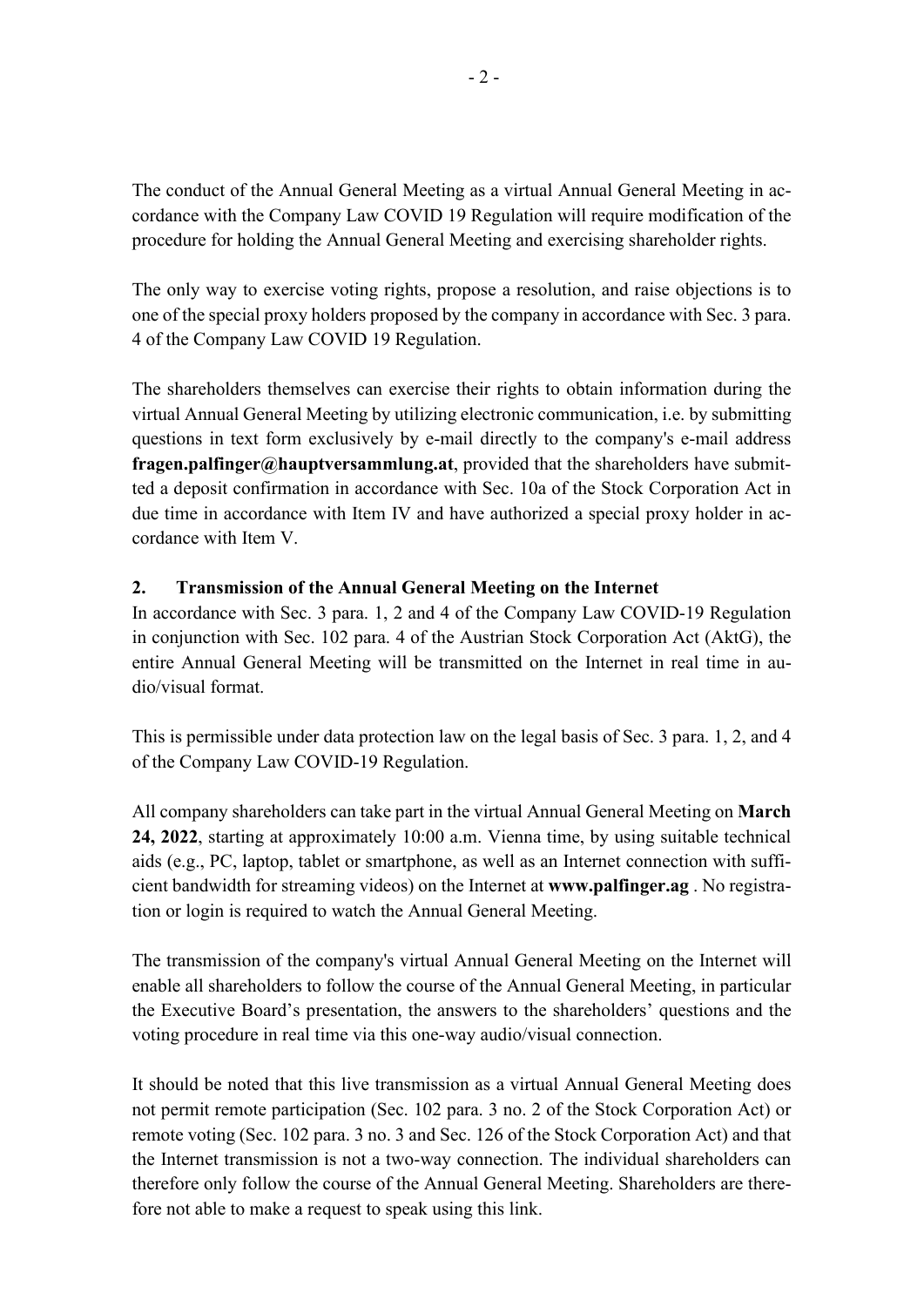It should also be noted that the company is only responsible for the use of technical means of communication to the extent that such means of communication are attributable to the company's sphere (Sec. 2 para. 6 Company Law COVID-19 Regulation).

In other respects, please see the information regarding the organizational and technical prerequisites for participation under Sec. 3 para. 3 in conjunction with Sec. 2 para. 4 of the Company Law COVID 19 Regulation ("**Information on Participation**").

## **II. AGENDA**

- 1. Presentation of the financial statements, including the management report and the corporate governance report, the consolidated financial statements, including the consolidated management report, the proposal for the appropriation of profits and the report of the Supervisory Board for the fiscal year 2021
- 2. Resolution on the distribution of the net profit for the year
- 3. Resolution to ratify the actions of the members of the Executive Board in the fiscal year 2021
- 4. Resolution to ratify the actions of the members of the Supervisory Board in the fiscal year 2021
- 5. Selection of the independent auditor for the financial statements and consolidated financial statements for the fiscal year 2022
- 6. Election to the Supervisory Board
- 7. Resolution on the remuneration report

# **III. DOCUMENTS FOR THE ANNUAL GENERAL MEETING; PROVIDING INFORMATION ON THE WEBSITE**

In accordance with Sec. 108 para. 3 and 4 of the Stock Corporation Act, the following documents will be available on the company's website, **www.palfinger.ag**, no later than **March 03, 2022**:

- **Information on Participation:** information on the organizational and technical prerequisites for participation in accordance with Sec. 3 para. 3 in conjunction with Sec. 2 para. 4 of the Company Law COVID 19 Regulation,
- Annual Report 2021, including
	- o Consolidated financial statements, including Group management report and
	- o Corporate governance report
- Annual financial report, including
	- Annual financial statements, including Management report,
- Proposal for the appropriation of profits,
- Report of the Supervisory Board in accordance with Sec. 96 of the Stock Corporation Act,
- Remuneration report,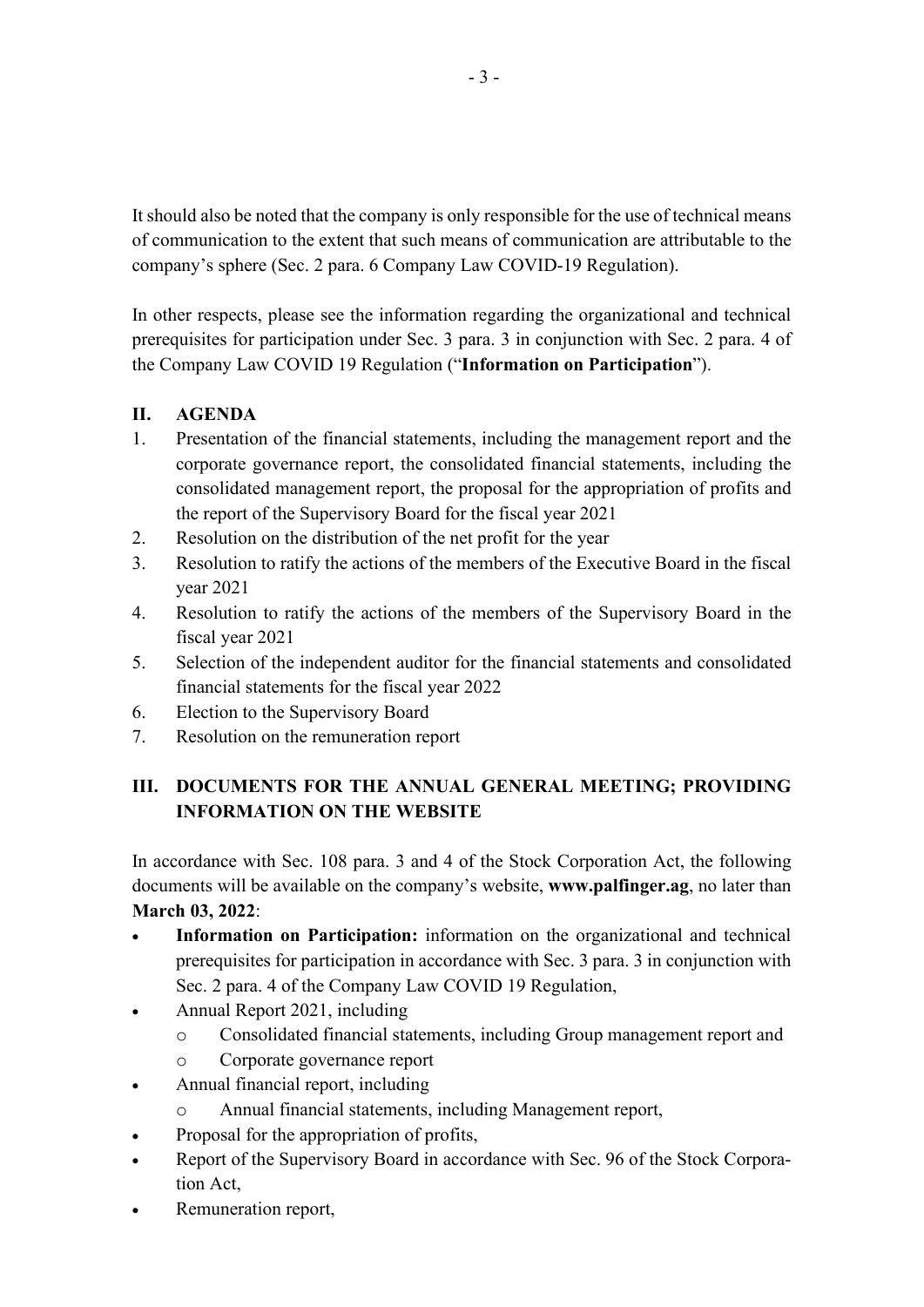- Proposed resolutions of the Executive Board and the Supervisory Board including Remuneration report,
- Declaration of the candidate TOP 6 Mag. Hannes Bogner in accordance with Sec. 87 para. 2 of the Stock Corporation Act
- Curriculum Vitae Mag. Hannes Bogner,
- proxy form for the special proxy holders in accordance with Sec. 3 para. 4 of the Company Law COVID 19 Regulation,
- question form,
- form for revoking a proxy,
- invitation to the Annual General Meeting.

# **IV. RECORD DATE AND PREREQUISITES FOR ATTENDING THE AN-NUAL GENERAL MEETING**

The shareholders' rights to attend the virtual Annual General Meeting and to exercise their voting rights and the other shareholders' rights to be asserted in the course of the virtual Annual General Meeting held in accordance with the Company Law COVID 19 Act and the Company Law COVID 19 Regulation are governed by their shareholdings as of the close of **March 14, 2022** (24.00, Vienna time) **(record date)**.

Only persons who are shareholders on the record date and who provide evidence thereof to the company are entitled to attend and exercise their shareholder rights at the virtual Annual General Meeting held in accordance with the Company Law COVID 19 Act and the Company Law COVID 19 Regulation.

A deposit receipt in accordance with Sec. 10a of the Stock Corporation Act must be submitted to provide evidence of the shareholder's shareholding on the record date, which is to be delivered to the company no later than **March 21, 2022** (24.00, Vienna time) exclusively via one of the communication channels and corresponding addresses indicated below:

| (i)                                                          | for submission of the deposit receipt in text form, as is sufficient under art. 18 para. |
|--------------------------------------------------------------|------------------------------------------------------------------------------------------|
| 2 of the Articles of Association                             |                                                                                          |
| by telefax                                                   | $+43$ 1 8900 500-78                                                                      |
| by e-mail                                                    | anmeldung.palfinger@hauptversammlung.at                                                  |
|                                                              | (please attach deposit receipt in PDF format)                                            |
| for submission of the deposit receipt in written form<br>(i) |                                                                                          |
| by post or courier                                           | <b>PALFINGER AG</b>                                                                      |
|                                                              | c/o HV-Veranstaltungsservice GmbH                                                        |
|                                                              | 8242 St. Lorenzen am Wechsel, Köppel 60                                                  |
| by SWIFT                                                     | <b>GIBAATWGGMS</b>                                                                       |
|                                                              | (message type MT598 or MT599,                                                            |
|                                                              | always state ISIN AT0000758305 in the text)                                              |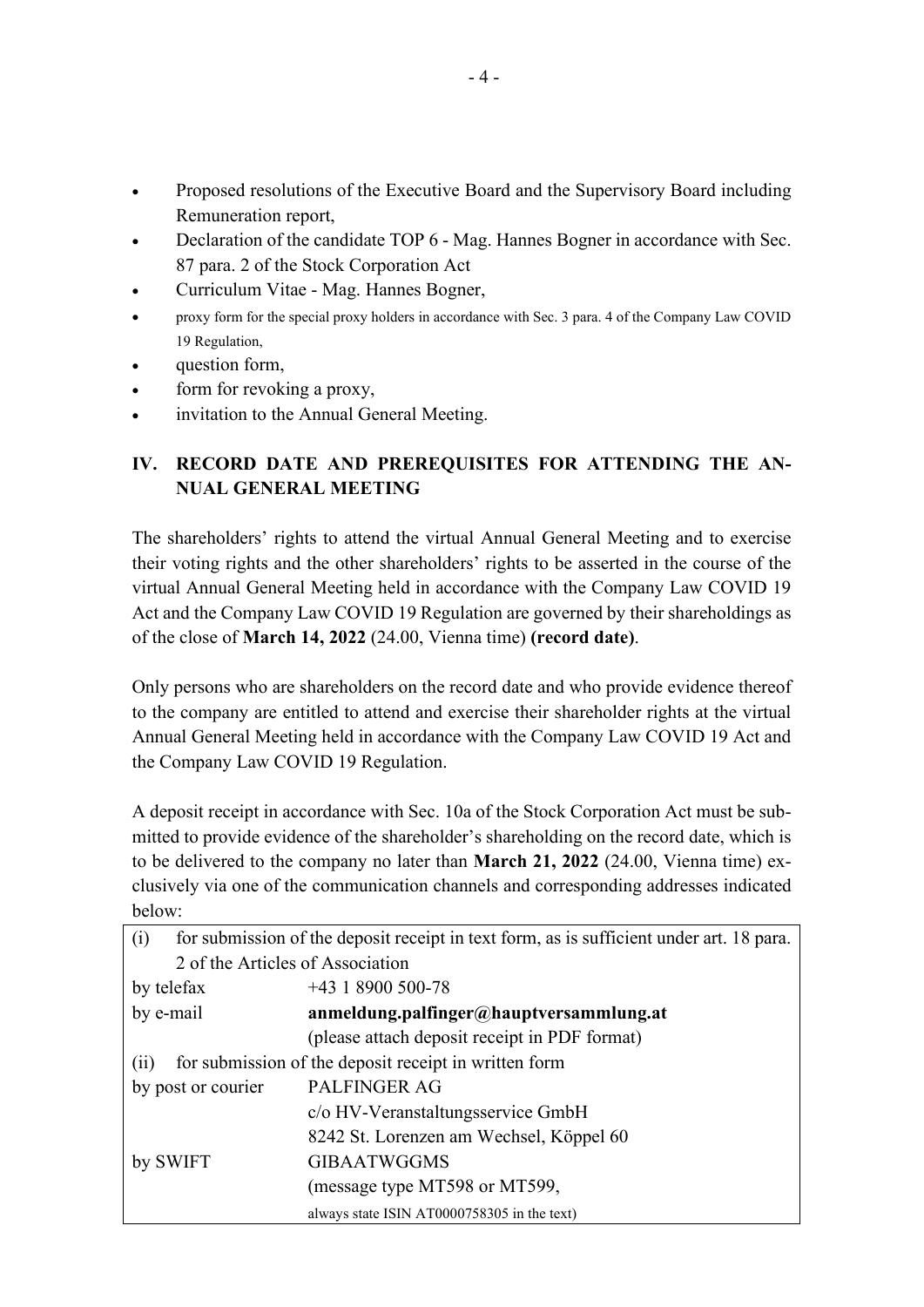## **A special proxy holder cannot be validly appointed or shareholders exercise their right to information without** the **deposit receipt** being received by the company in due time.

Shareholders are requested to contact their custodian banks and make arrangements for the issue and transfer of a deposit receipt.

The record date has no effect on the shareholder's right to sell the shares and no relevance for any dividend entitlements.

#### **Deposit receipt in accordance with Sec. 10a of the Stock Corporation Act**

The deposit receipt is to be issued by the relevant custodian bank with its headquarters in a member state of the European Economic Area or in a full member state of the OECD and must include the following information (Sec. 10a para. 2 of the Stock Corporation Act):

- information on the issuer: name/company name and address or any code that is customarily used among credit institutions (SWIFT),
- information on the shareholder: name/company name, address, date of birth in the case of natural persons, or, if applicable, register and registration number in the case of legal entities
- information on the shares: number of ISIN AT0000758305 shares held by the shareholder (commonly used international securities identification number)
- custody account number, securities identification number or other designation
- date or time period to which the deposit receipt refers

The deposit receipt used as evidence of the shareholding entitling the shareholder to attend the Annual General Meeting must refer to the close of the record date **March 14, 2022** (24.00, Vienna time).

A deposit receipt in the German or English language will be accepted.

## **V. APPOINTMENT OF A SPECIAL PROXY HOLDER AND THE PROCE-DURE TO BE FOLLOWED**

Each shareholder who is entitled to attend the virtual Annual General Meeting held in accordance with the Company Law COVID 19 Act and the Company Law COVID 19 Regulation and has submitted proof thereof to the company pursuant to the specifications in Item IV of this Invitation is entitled to appoint a special proxy holder.

Under Sec. 3 para. 4 of the Company Law COVID 19 Regulation, a shareholder can only propose a resolution, cast a vote, or raise an objection at the virtual Annual General Meeting of PALFINGER AG on **March 24, 2022** through a special proxy holder, the costs of which are borne by the company.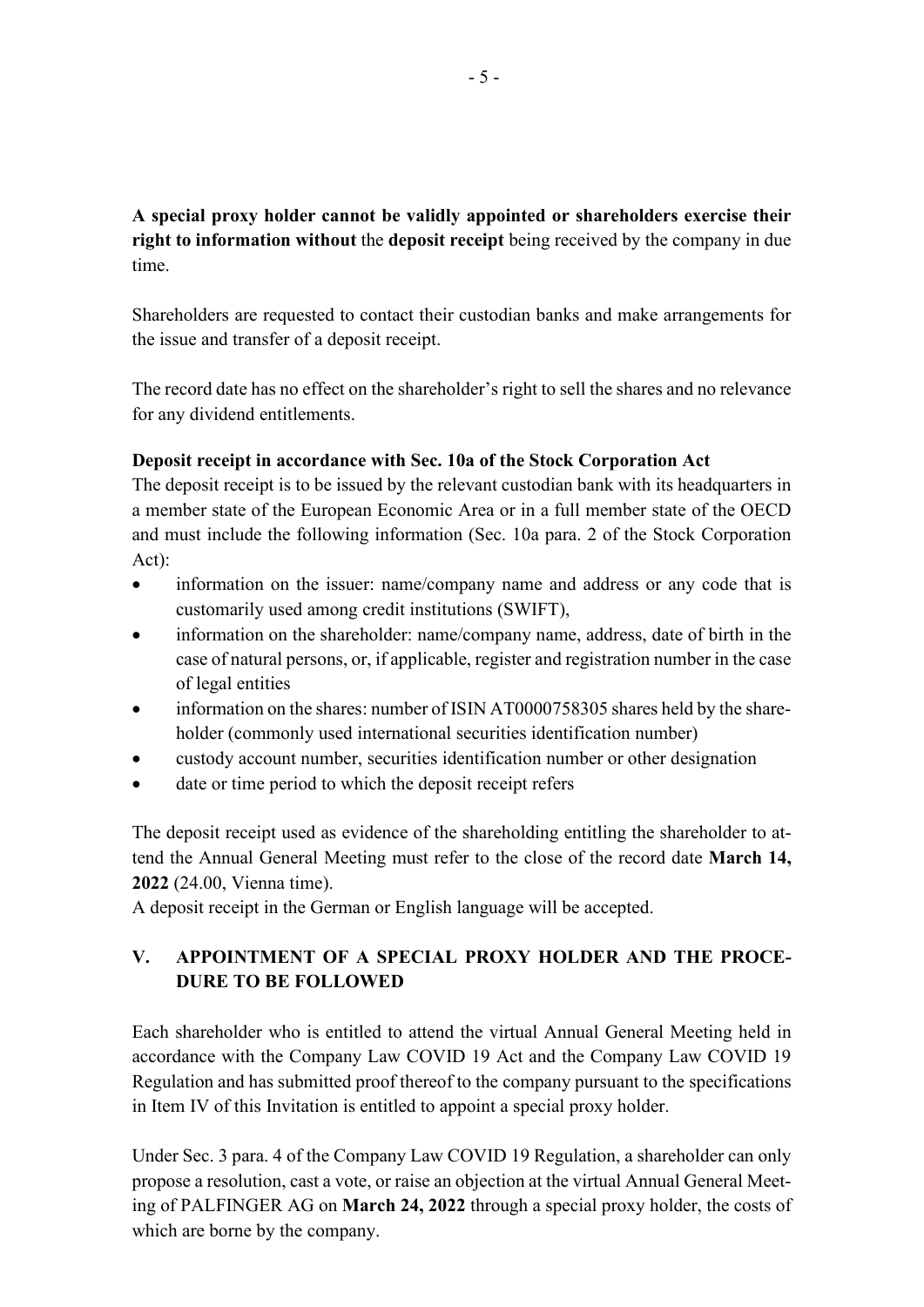The following persons, who are suitable and independent of the company, are proposed as special proxy holders:

- (i) Attorney Dr Christoph Nauer LL.M. p. Adr. bpv Hügel Rechtsanwälte GmbH Enzersdorferstraße 4 2340 Mödling **nauer.palfinger@hauptversammlung.at**
- (ii) Attorney Dr. Christian Temmel MBA p. Adr. DLA Piper Weiss-Tessbach Rechtsanwälte GmbH Schottenring 14 1010 Vienna **temmel.palfinger@hauptversammlung.at**
- (iii) Dr. Michael Knap p. Adr. IVA Interessenverband für Anleger Feldmühlgasse 22 1130 Vienna **knap.palfinger@hauptversammlung.at**
- (iv) MMag. Thomas Niss, MBA p. Adr. Coown Technologies GmbH Gußhausstraße 3/2a 1040 Vienna **niss.palfinger@hauptversammlung.at**

Any shareholder can select one of the four aforementioned persons as their special proxy holder and grant this person a proxy.

The granting of a power of attorney to another person is not permissible in accordance with Sec. 3 para 4 COVID-19-GesV.

A special **proxy form** will be available for this purpose on the **Company's website** at **www.palfinger.ag** by March 03, 2022 at the latest. We ask you to use this form.

The specifications set forth in the **Information on Participation document** regarding the granting of proxies, the delivery options, and the deadlines must be followed.

The proxy expressly may not be delivered in person at the meeting site.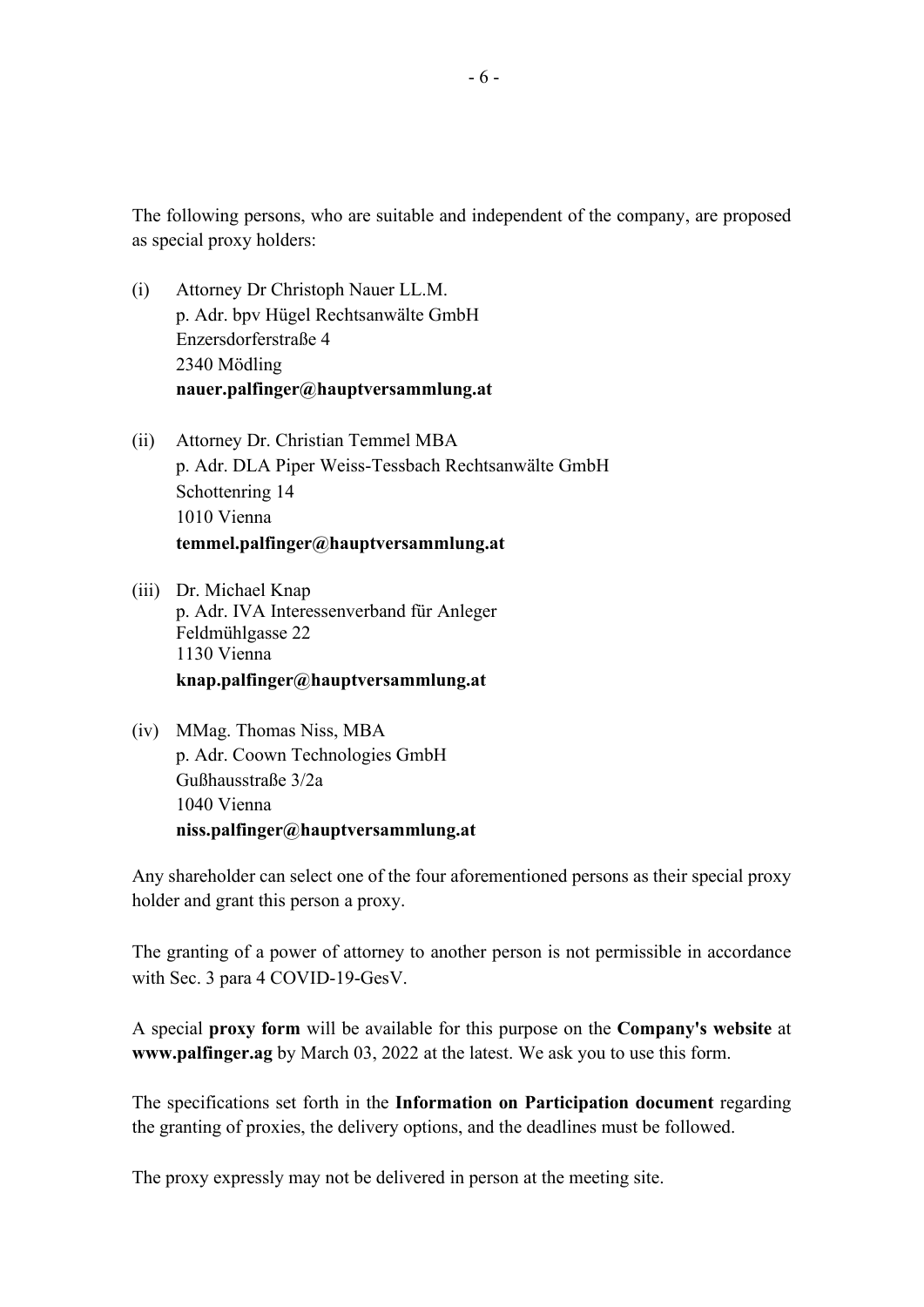#### **VI. INFORMATION ON SHAREHOLDERS' RIGHTS UNDER SECS. 109, 110, 118 AND 119 OF THE STOCK CORPORATION ACT**

#### **1. Additions to the agenda by shareholders pursuant to Sec. 109 of the Stock Corporation Act**

Shareholders who individually or jointly hold 5 percent of the share capital and who have been the holders of these shares for at least three months prior to making such request are entitled to submit a **written request that additional items be put on the agenda** of this Annual General Meeting and be published, provided that such written request is delivered to the company no later than **March 03, 2022** (24.00, Vienna time) exclusively to the address: 5101 **Bergheim bei Salzburg, Lamprechtshausener Bundesstrasse 8, Investor Relations Department, attn. Mr. Hannes Roither**, or if received by e-mail, with an approved electronic signature to the e-mail address h.roither@palfinger.com or by SWIFT to the address GIBAATWGGMS. "Written" means signed by hand or in the company name of the shareholder submitting the request, if by email, by qualified electronic signature or, if by SWIFT, by message type MT598 or MT599, and it is essential that ISIN AT0000758305 is mentioned in the text.

Shareholders must also include proposed resolutions regarding each item on the agenda so requested, including a statement of grounds. The agenda item and the proposed resolution, but not the statement of grounds, must also be written in the German language. A deposit receipt pursuant to Sec. 10a of the Stock Corporation Act, stating that the shareholders making such requests have held their shares for at least three months prior to making such requests, must be submitted to evidence shareholder status; this certificate may be no more than seven days old at the time of submission to the company. Multiple deposit receipts for shares that only meet the 5 percent shareholding requirement when aggregated must refer to the same time (date and time of day).

As regards the other requirements for the deposit receipt, please refer to the information on the right to attend the Annual General Meeting (Item IV of this Invitation).

#### **2. Resolutions proposed by shareholders for inclusion on the agenda pursuant to Sec. 110 of the Stock Corporation Act**

Shareholders jointly holding at least 1 percent of the share capital are entitled to submit **proposed resolutions** on any item of the agenda, including a statement of grounds, in text form and to demand that such proposals, including the names of the respective shareholders, the statement of grounds and any statements made by the Executive Board or the Supervisory Board be made available on the company website recorded in the commercial register, if this request is delivered to the company in text form no later than **March 15, 2022** (24.00, Vienna time) either by telefax to **+43 662 2281-81070** or to **5101 Bergheim bei Salzburg, Lamprechtshausener Bundesstrasse 8, Investor Relations Department, attn. Mr Hannes Roither,** or by e-mail to **[h.roither@palfinger.com](mailto:h.roither@palfinger.com)**, in which case the request must be attached to the e-mail in text form, e.g. as a PDF file. If text form within the meaning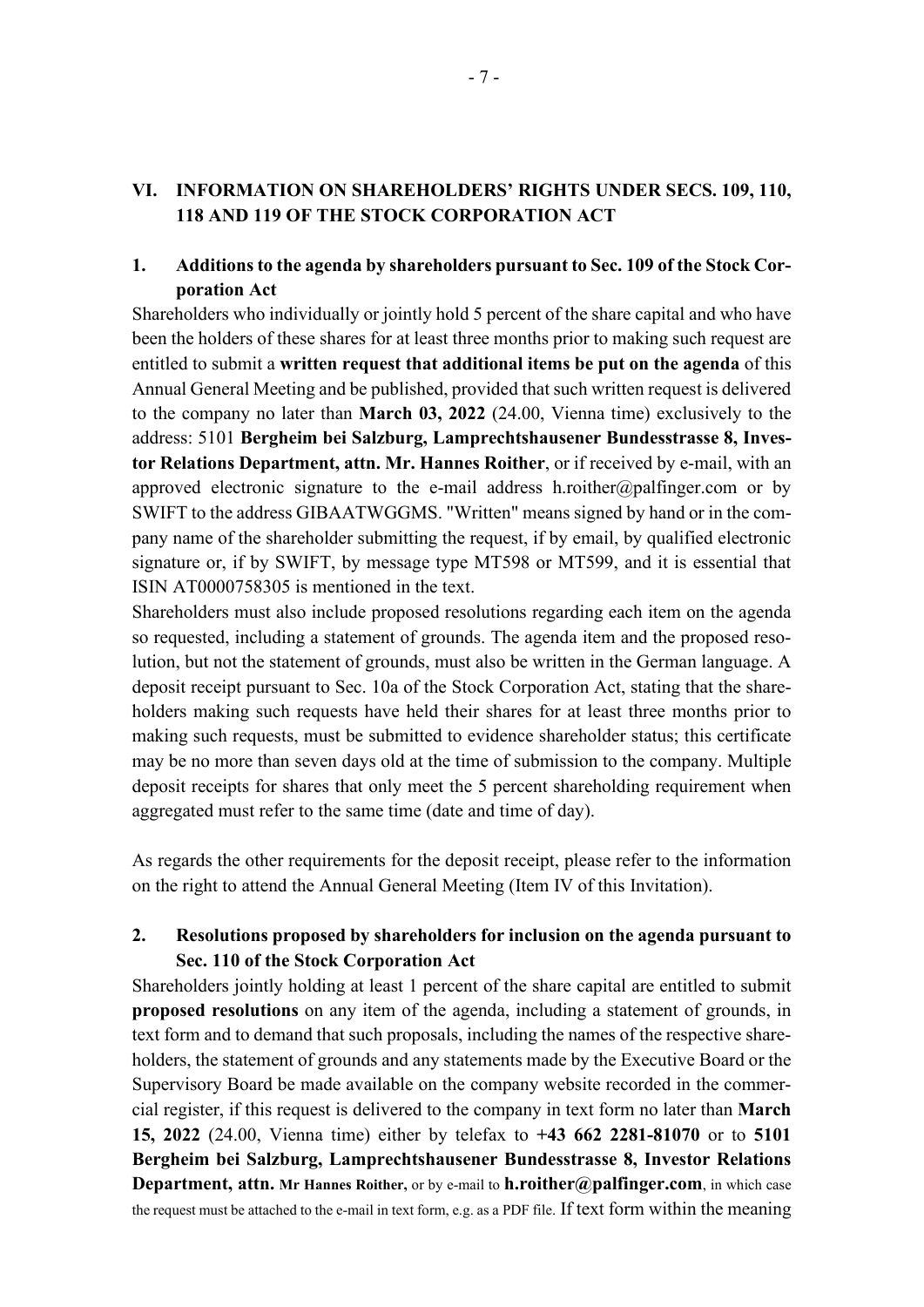of sec. 13 para. 2 of the Stock Corporation Act is prescribed for declarations, the declaration must be given in a document or in some other manner suitable for permanent reproduction in writing, the identity of the declarant must be given and the conclusion of the declaration must be made recognizable by reproduction of the signature or otherwise. The proposed resolution, but not the statement of grounds, must also be written in the German language.

In case of a **proposal requesting the election of a Supervisory Board member**, the statement of grounds is to be replaced by a candidate statement pursuant to Sec. 87 para. 2 of the Stock Corporation Act.

Shareholder status must be proven by submitting a deposit receipt in accordance with Sec. 10a of the Stock Corporation Act, which may not be older than seven days at the time of submission to the company. Multiple deposit receipts for shares that only meet the 1 percent shareholding requirement when aggregated must refer to the same time (date and time of day).

As regards the other requirements for the deposit receipt, please refer to the information on the right to attend the Annual General Meeting (Item IV of this Invitation).

### **3. Information pursuant to Sec. 110 para. 2 sentence 2 in conjunction with Sec. 86 paras. 7 and 9 of the Stock Corporation Act**

The company hereby provides the following information regarding agenda Item 6. "Election to the Supervisory Board" and the potential submission of proposed nominations by shareholders in accordance with Sec. 110 of the Stock Corporation Act:

Sec. 86 para. 7 of the Stock Corporation applies to **PALFINGER AG**.

The Supervisory Board of **PALFINGER AG** currently consists of seven members elected by the Annual General Meeting (shareholder representatives) and three members delegated by the works council in accordance with Sec. 110 of the Austrian Labor Constitution Act (ArbVG). Of the seven shareholder representatives, there are four men and three women. The employee representatives are three men.

It is noted that the majority of the shareholder representatives has filed an objection in accordance with Sec. 86 para. 9 of the Stock Corporation Act. Therefore, there must be separate compliance with the minimum quota requirement under Sec. 86 para. 7 of the Stock Corporation Act.

Item 10.1 of the Articles of Association of **PALFINGER AG** provides that the Supervisory Board shall consist of four to eight members elected by the Annual General Meeting.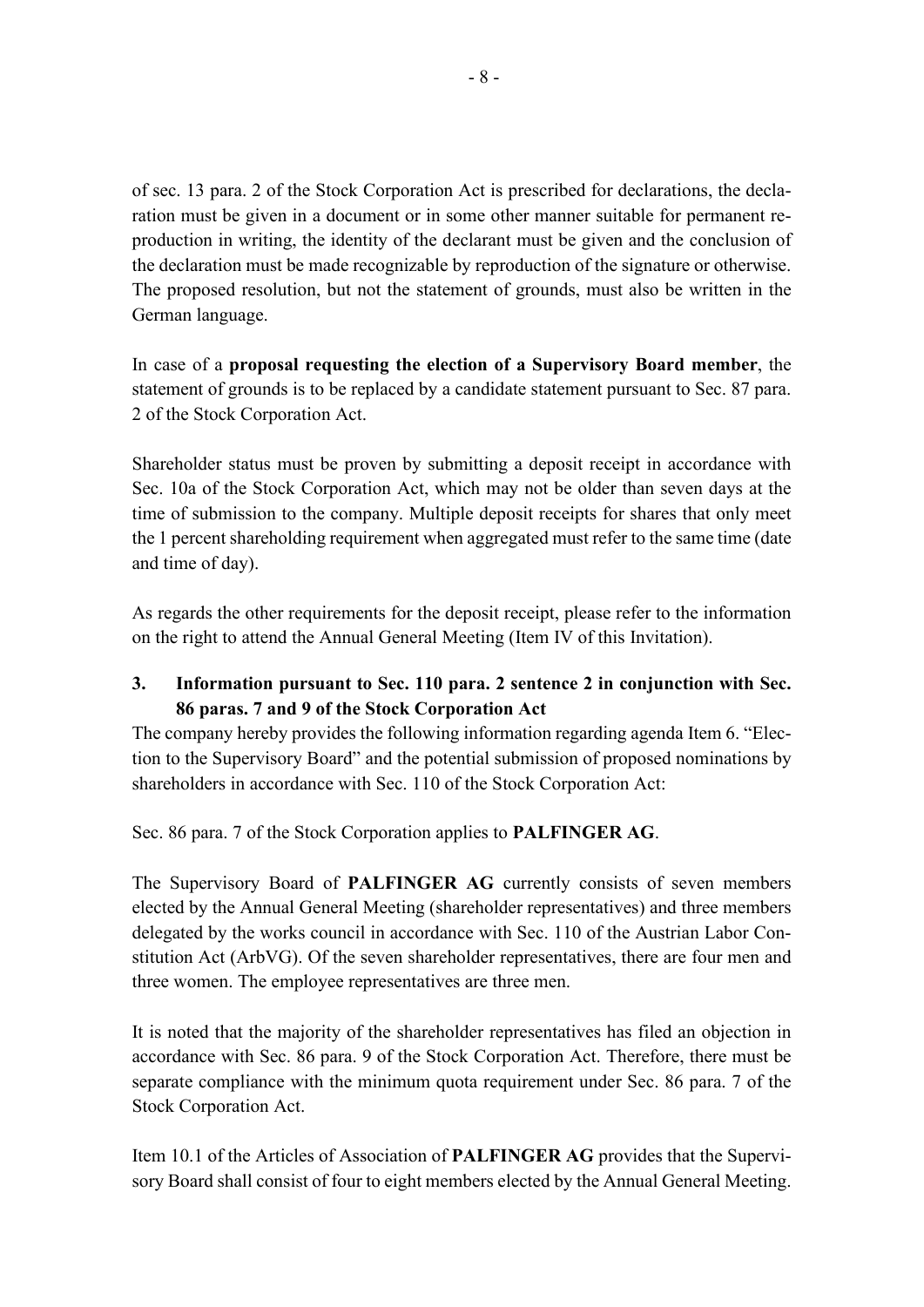#### **4. Shareholders' right to be informed - Sec. 118 of the Stock Corporation Act**

At the Annual General Meeting, each shareholder has the right to be informed about any matters pertaining to the company if so requested, provided that such information is necessary for formulating a proper assessment regarding a particular agenda item. The right to be informed also extends to the company's legal relationships with any affiliated company as well as to the situation of the Group and of any companies included in the consolidated financial statements.

The company may refuse to supply such information if, according to sound business judgment, it could be seriously prejudicial to the company or one of its affiliated companies or if providing such information would constitute a criminal offense.

The prerequisite for exercising the shareholder's right to be informed is proof of entitlement to participate in the meeting in accordance with Item IV of this Invitation and the granting of an appropriate proxy to the special proxy holder in accordance with Item V of this Invitation.

It is expressly noted that the **right to information and the right to speak during this virtual Annual General Meeting** can only be exercised by the shareholders themselves in the form of electronic communication by e-mailing questions and or their speech directly to the company at **fragen.palfinger@hauptversammlung.at**.

Shareholders are requested to e-mail all **questions in text form in advance** to the following address: **fragen.palfinger@hauptversammlung.at** in due time, so that they are **received** by the company no later than the 3rd working day before the Annual General Meeting, which is **March 21, 2022**. This is intended to keep the content of the meeting as concise as possible in the interest of all participants in the Annual General Meeting, especially regarding questions that may require a longer preparation time.

This will enable the company to prepare as carefully as possible and to quickly respond to your questions.

Please use the **question form**, which is available on the company's website at **www.palfinger.ag**. If this question form is not used, the person (name/company name, date of birth/company register number of the shareholder) must be named in the corresponding e-mail. In order to enable the company to establish the identity and correlation with the deposit receipt, we ask you to please include your custody account number in the e-mail.

Please note that **the Chair can establish reasonable time limits** during the Annual General Meeting.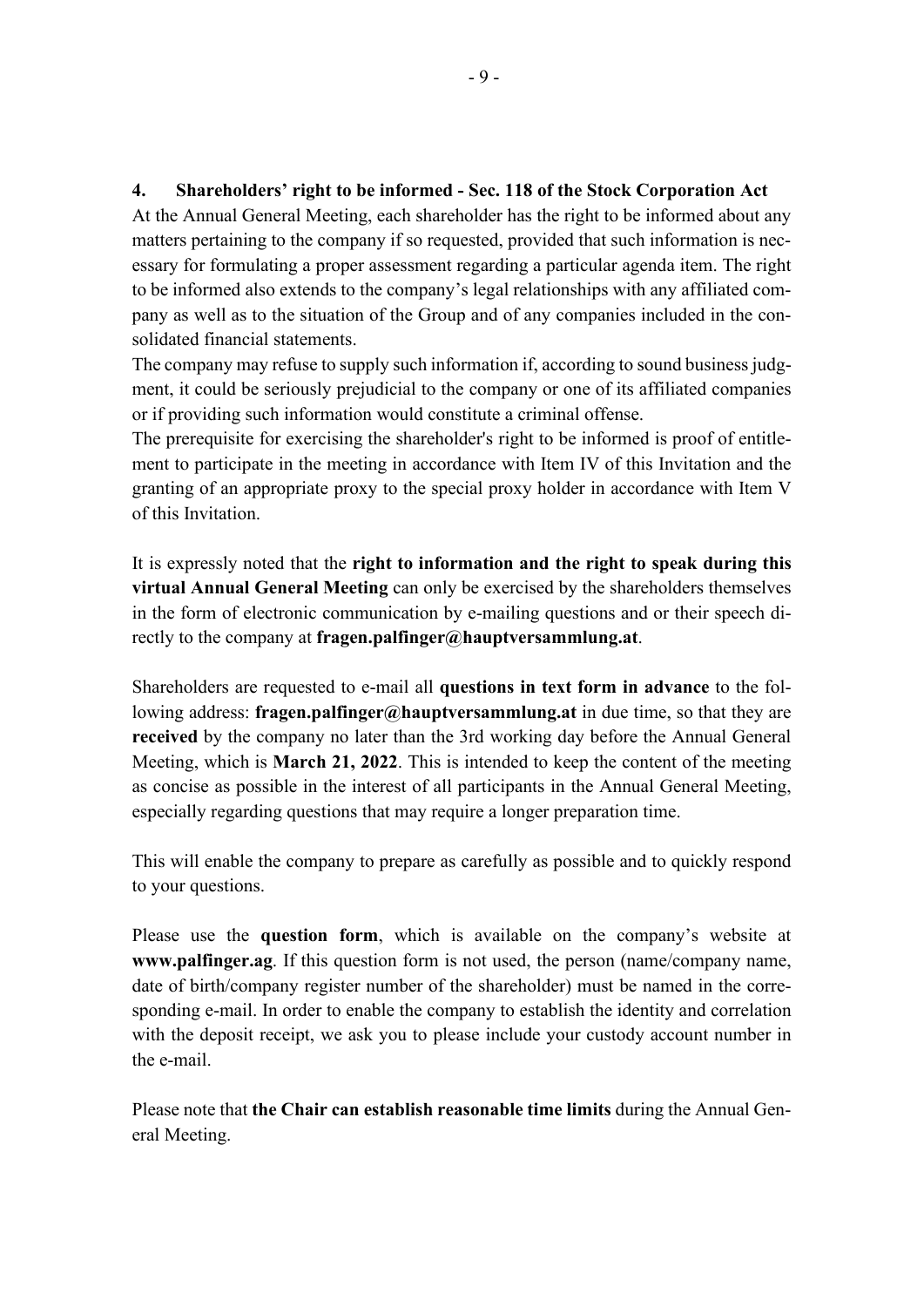The document containing **Information on Participation** has additional information and describes the methods of exercising the shareholder's right to information under Sec. 118 of the Stock Corporation Act.

### **5. Motions made by shareholders at the Annual General Meeting pursuant to Sec. 119 of the Stock Corporation Act**

Irrespective of their shareholdings in the company, every shareholder has the right to make motions regarding each item on the agenda through their special proxy holder at the virtual Annual General Meeting held in accordance with the Company Law COVID 19 Act and the Company Law COVID 19 Regulation.

However, motions may only be transmitted to the proxy holder authorized by the respective shareholder, and then submitted by the proxy holder at the Annual General Meeting.

The point in time up to which instructions for the submission of motions to the special proxy holder are possible will be determined by the Chair in the course of the virtual Annual General Meeting.

**The prerequisite** for this is **proof of entitlement to participate** in the meeting in accordance with Item IV of this Invitation **and** the granting of an appropriate **proxy to the special proxy holder** in accordance with Item V of this Invitation.

A **shareholder's proposal for the election of a Supervisory Board Member**, however, is contingent upon the timely submission of a resolution proposal pursuant to Sec. 110 of the Stock Corporation Act: candidates for election to the Supervisory Board (agenda Item 6) may only be proposed by shareholders who jointly hold 1 percent of the share capital. Such nominations must be received by the company in the manner indicated above (Item VI para. 2) no later than **March 15, 2022**. Each nomination must be accompanied by a declaration pursuant to Sec. 87 para. 2 of the Stock Corporation Act by the nominated person regarding their professional qualifications, their professional or comparable roles, as well as any circumstances that could raise concerns regarding partiality.

Failing this, the respective shareholder nomination of a candidate for the Supervisory Board cannot be included in the vote.

The document containing **Information on Participation** has additional information and describes the methods of exercising the shareholder's right to make motions in accordance with Sec. 119 of the Stock Corporation Act.

### **6. Information for shareholders regarding data protection**

**PALFINGER AG** processes the **personal data** of its shareholders (including, but not limited to, those pursuant to Sec. 10a para. 2 of the Stock Corporation Act, i.e. name, address, date of birth, securities account number, number of shares held by the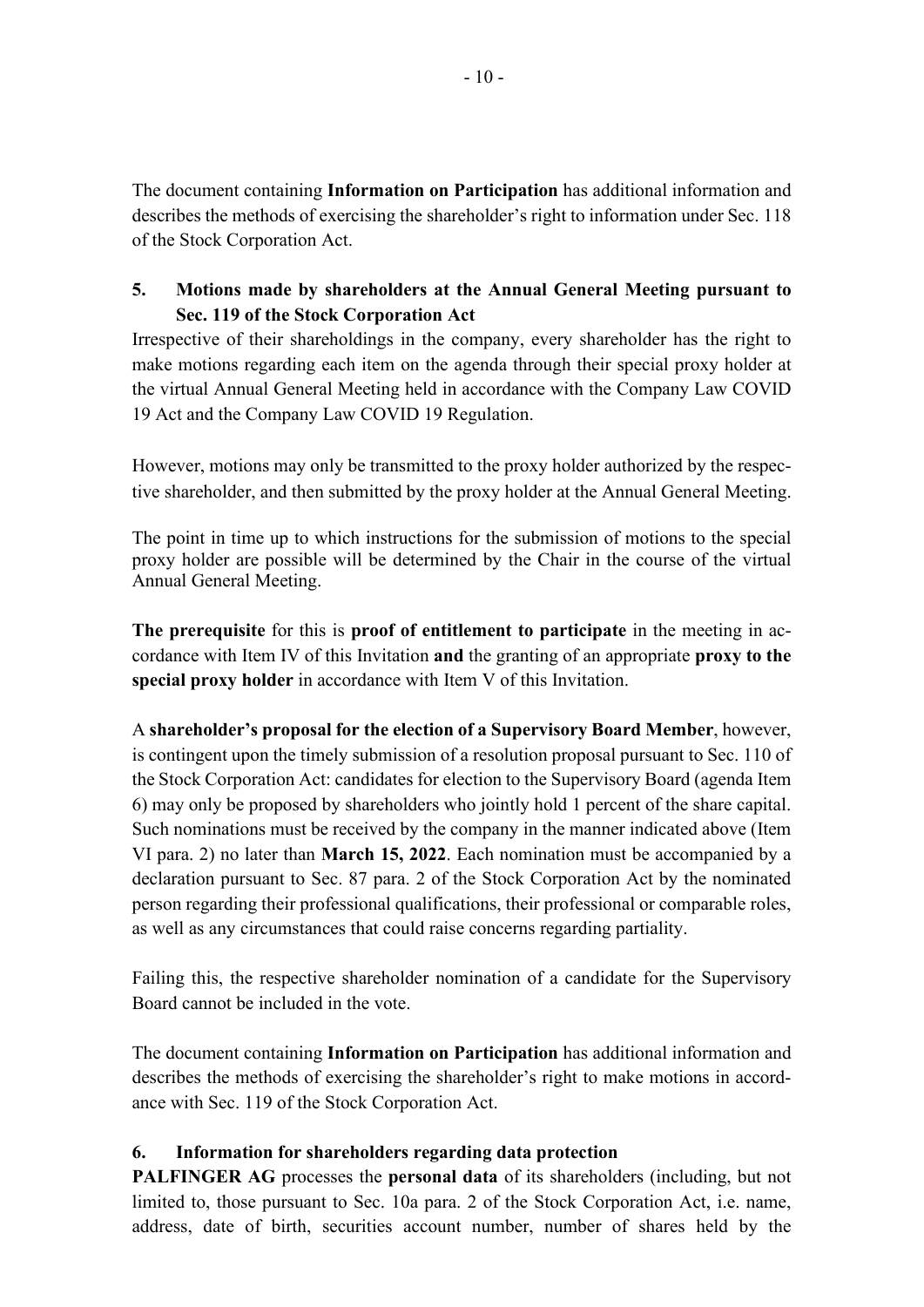shareholder, voting card number and, where applicable, name and date of birth of the proxy or proxies) on the basis of the applicable data privacy provisions, including, without being limited to, the **EU General Data Protection Regulation** (GDPR) and the Austrian **Data Protection Act**, to enable the shareholders to exercise their rights at the Annual General Meeting.

The processing of the personal data of shareholders is an unconditional requirement for the attendance of the shareholders and their representatives at the Annual General Meeting in accordance with the Stock Corporation Act. Consequently, **Article 6(1)c) of the GDPR** provides the legal basis for data processing.

The **controller** responsible for the processing is **PALFINGER AG**. **PALFINGER AG** uses external **service providers**, such as notaries public, attorneys-at-law, banks and IT service providers for the purposes of organizing the AGM. **PALFINGER AG** only provides them with the personal data needed to implement the services entrusted to them, and they will process such data exclusively in accordance with the instructions of **PALFINGER AG**. **PALFINGER AG** has entered into a **data privacy agreement** with these service providers to the extent required by law.

If a shareholder attends the AGM, all shareholders present or their representatives, the members of the Executive Board and of the Supervisory Board, the notary public and all other persons with a statutory right to attend are entitled to inspect the **list of participants**, which must be kept by law (Sec. 117 of the Stock Corporation Act), and are therefore also entitled to access the personal data listed therein (including name, residence, shareholding). Furthermore, **PALFINGER AG** is under a legal obligation to submit personal shareholder data (including the list of participants) to the **commercial register** as part of the notarized minutes (Sec. 120 of the Stock Corporation Act).

The shareholders' data are anonymized or deleted as soon as they are no longer necessary for the purposes for which they were collected and/or processed, unless other statutory obligations require the continued storage of such data. **Duties of documentation and retention** result primarily from corporate law, stock corporation law and acquisition law, as well as from the laws on taxes and duties and the anti-money-laundering regulations. Should shareholders assert legal claims against **PALFINGER AG** or should **PALFIN-GER AG** assert legal claims against shareholders, the storage of personal data serves the purpose of **clarifying and enforcing such claims** on a case-by-case basis. In the context of legal proceedings before civil courts, this might result in the data being stored during the period of limitation, in addition to the duration of the legal proceedings until these have been concluded with final effect.

Each shareholder has a **right of access, rectification, erasure, restriction of processing, and objection** regarding their personal data, as well as a **right to data portability** as